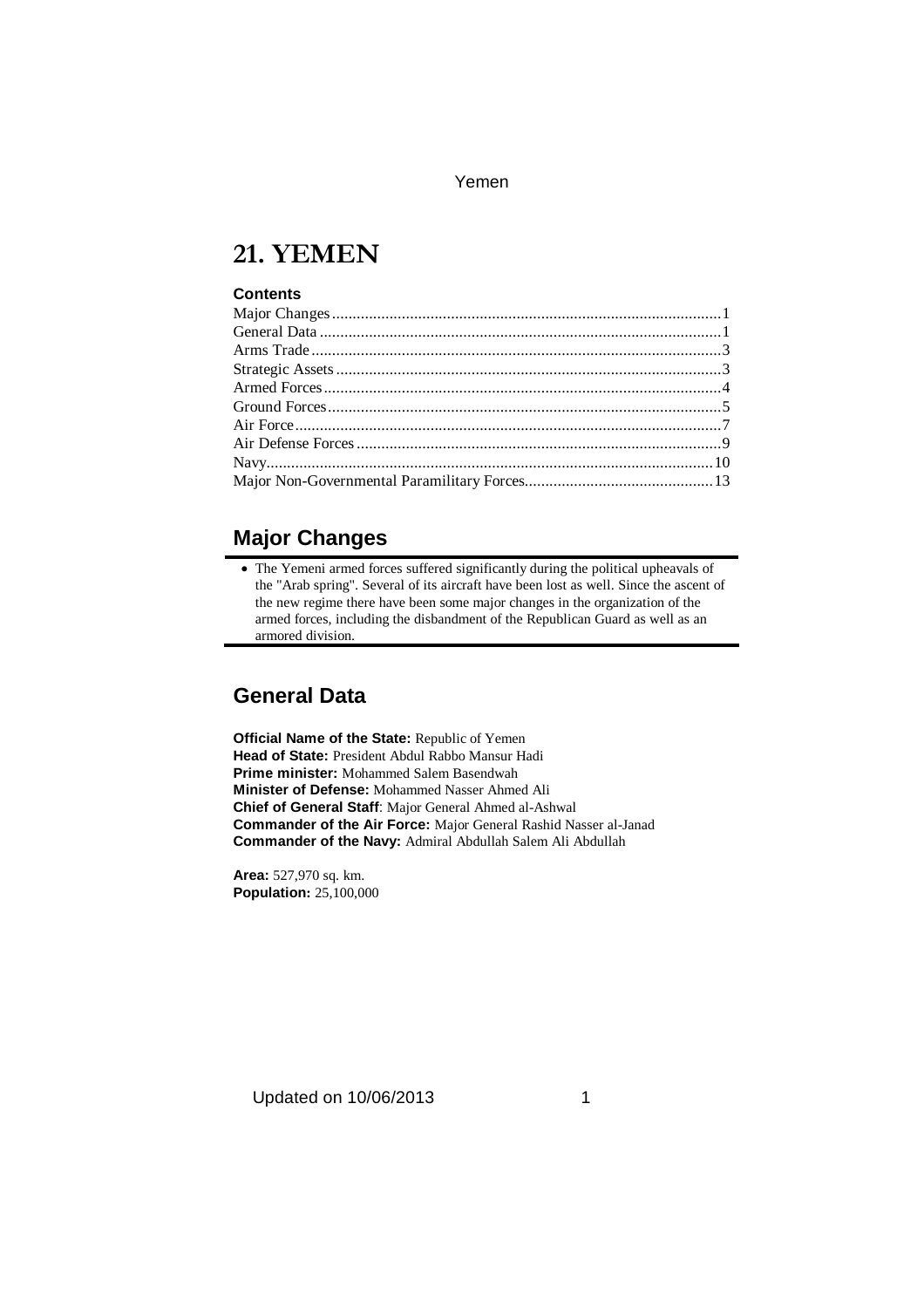## **Demography**

| Ethnic groups             |            |       |
|---------------------------|------------|-------|
| $\bullet$ Arabs           | 23,016,000 | 91.7% |
| $\bullet$ Afro-Arabs      | 1,582,000  | 6.3%  |
| • Others                  | 502,000    | 2.0%  |
| <b>Religious Groups</b>   |            |       |
| • Sunni Muslims           | 15,562,000 | 62.0% |
| • Shi'ite Zaydi Muslims   | 9,036,000  | 36.0% |
| • Shi'ite Ismaili Muslims | 126,000    | 0.5%  |
| • Others                  | 376,000    | 1.5%  |

#### **Economic Data**

|                           |               | 2007   | 2008   | 2009      | 2010      | 2011      |
|---------------------------|---------------|--------|--------|-----------|-----------|-----------|
| • GDP (current price)     | \$ bn         | 21.65  | 26.92  | 25.13     | 31.05     | 33.75     |
| • GDP per capita          | \$            | 987    | 1.170  | 1.077     | 1,290     | 1,361     |
| • Consumer price index    | $\%$          | 7.9    | 19.0   | 5.4       | 11.2      | 16.4      |
| $\bullet$ External debt   | \$ bn         | 61.5   | 63.2   | 67.3      | 66.8      | 64.2      |
| • Current account balance | \$ bn         | $-1.5$ | $-1.3$ | $-2.6$    | $-1.4$    | $-1.0$    |
| Government expenditure    |               |        |        |           |           |           |
| • Public expenditure      | $\frac{0}{0}$ | 40.4   | 41.2   | 35.2      | 30.1      | 28.9      |
| • Defense expenditure     | \$ bn         | 1.05   | 1.2    | <b>NA</b> | <b>NA</b> | <b>NA</b> |
| • Real change in defense  | $\frac{0}{0}$ | 28.0   | 14.3   | <b>NA</b> | <b>NA</b> | <b>NA</b> |
| expenditure               |               |        |        |           |           |           |
| • Defense expenditure/GDP | $\frac{0}{0}$ | 5.7    | 5.1    | <b>NA</b> | <b>NA</b> | NA.       |
| Population                | m             | 22.3   | 23.0   | 23.7      | 24.4      | 25.1      |
| Official exchange rate    | YR:\$1        | 198.95 | 199.76 | 202.85    | 219.6     | 213.8     |

*Sources*: IMF Statistical Yearbook, SIPRI Yearbook, World Bank Statistical Yearbook.

# **Foreign Military Cooperation**

| Type              | <b>Details</b>                                          |
|-------------------|---------------------------------------------------------|
| • Foreign forces  | Some $200$ U.S soldiers $(2010)$ ,                      |
| • Forces deployed | Democratic republic of Congo (MONUSCO), Liberia         |
| abroad            | (NUMIL), Sudan (UNAMIS), Western Sahara                 |
|                   | (MINURSO), participation in CTF-150 international naval |
|                   | task force (2010)                                       |
| • Security        | France (2004), Oman (2004), Turkey (2011), UAE (2005),  |
| agreements        | <b>USA (2009)</b>                                       |
| • Joint maneuvers | Saudi Arabia (2005), UK (2006), USA (2004)              |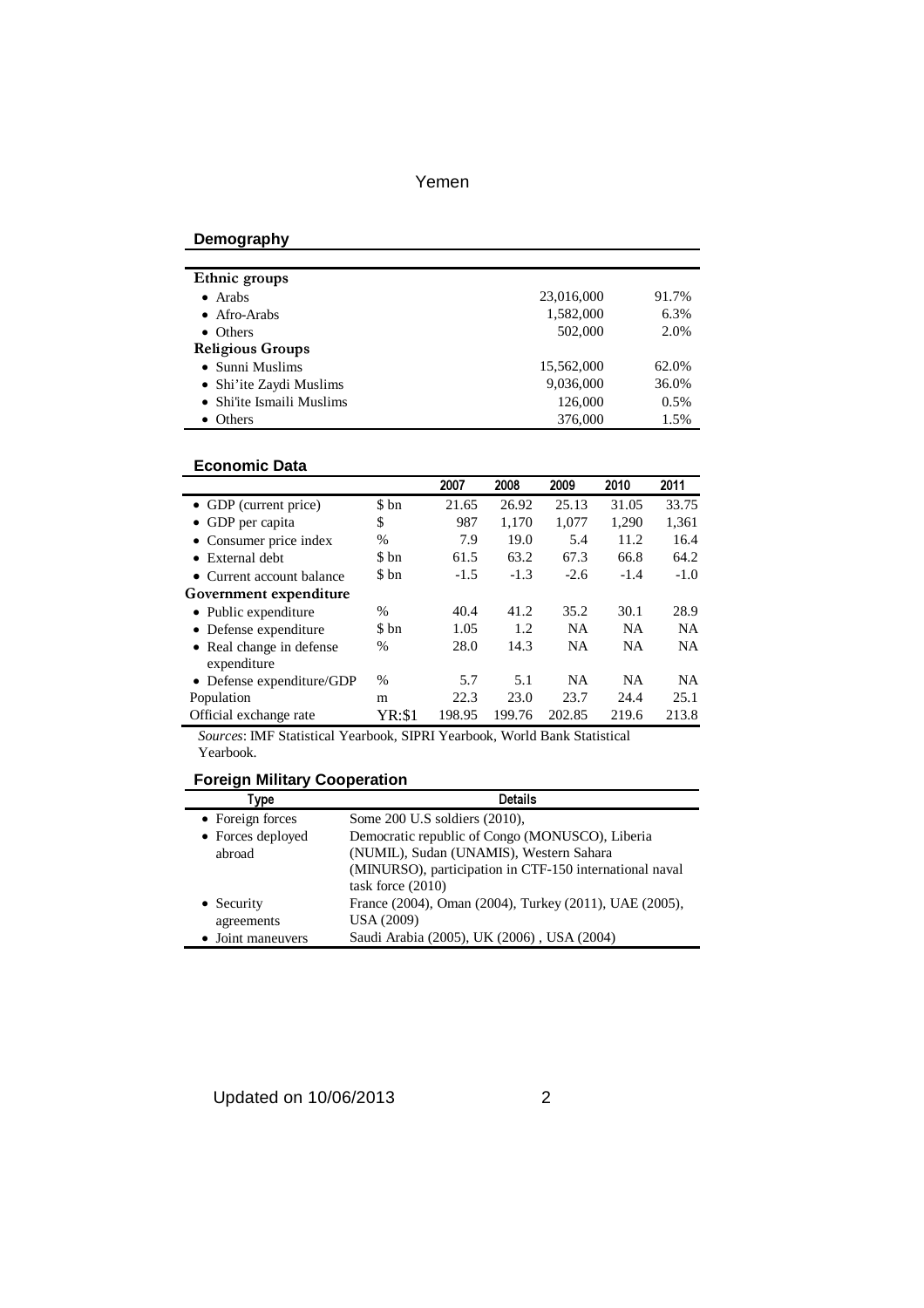# **Arms Trade**

# **Arms Procurement and Security Assistance Received**

| Country | Type                | <b>Details</b>                               |
|---------|---------------------|----------------------------------------------|
| France  | • Assistance        | Construction of naval base (2009)            |
| Italy   | • Arms transfers    | Naval $C^2$ system (2009)                    |
| Iran    | • Assistance        | Support for anti-governmental forces (2010)  |
| Jordan  | • Military training | Training of security forces (2010)           |
|         | • Arms transfers    | PBs (2010)                                   |
| Russia  | • Arms transfers    | BTR-80 APCs (2010)                           |
| Spain   | • Arms transfers    | $CN-235M$ aircraft $(2012)$                  |
| UK      | • Military training | Training of Special Forces (2010)            |
| US      | • Arms transfers    | UH-1H helicopters $(2011)$ , upgrading Mi-17 |
|         |                     | helicopters (2010), HMMWV vehicles           |
|         |                     | (2010), 26m PBs (2010), C-130 aircraft       |
|         |                     | (2012), CN-235 aircraft (2012), RO-11        |
|         |                     | Raven UAVs (2012), C-208 aircraft (2012)     |
|         | • Military training | Training Yemen's coast guard and special     |
|         |                     | forces $(2010)$                              |
|         | Assistance          | \$36 million military aid (2012)             |

### **Arms Sales and Security Assistance Extended**

|         | Alling barco and becamity Addictanted Extended |                                      |  |  |
|---------|------------------------------------------------|--------------------------------------|--|--|
| Country | vpe]                                           | <b>Details</b>                       |  |  |
| France  | • Facilities                                   | Use of naval bases                   |  |  |
| Russia  | • Facilities                                   | Use of naval bases for port services |  |  |
| US      | • Facilities                                   | Use of air force and naval bases     |  |  |

# **Strategic Assets**

### **NBC Capabilities**

| Nuclear capability                           |  |
|----------------------------------------------|--|
| No known nuclear activity. Party to the NPT. |  |
| Chemical weapons and protective equipment    |  |
| No known CW activities. Party to the CWC.    |  |
| <b>Biological weapons</b>                    |  |
| No known BW activities. Party to the BWC.    |  |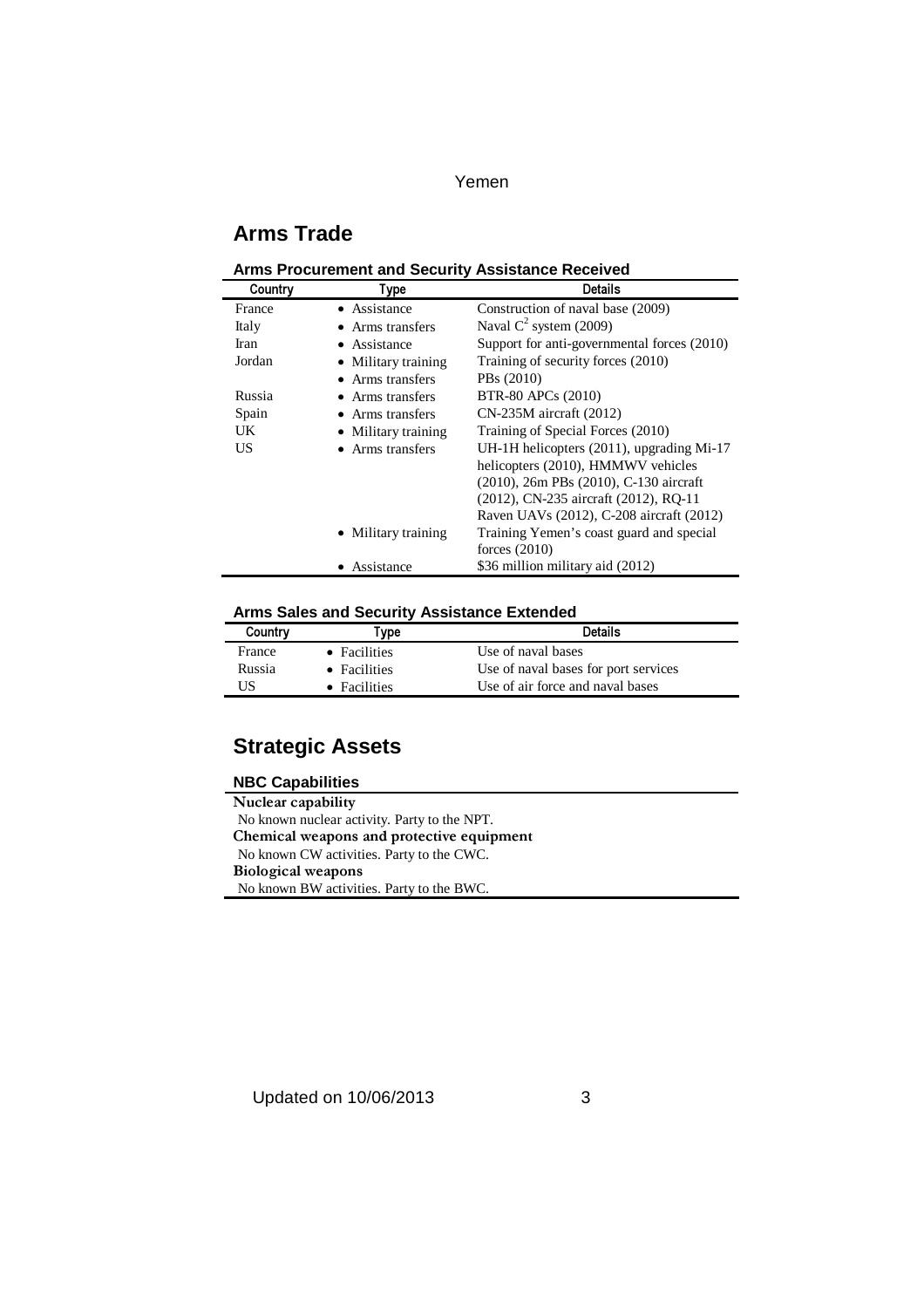### **Ballistic Missiles**

| Model                    | Launchers    | <b>Missiles</b> | Since | <b>Notes</b>          |
|--------------------------|--------------|-----------------|-------|-----------------------|
| $\bullet$ SS-1 (Scud B)  | <sub>(</sub> |                 |       | New Missiles received |
|                          |              |                 |       | from North Korea,     |
|                          |              |                 |       | possibly Scud C       |
| $\bullet$ SS-21 (Scarab) | 4            |                 | 1988  |                       |
| <b>Total</b>             | 10           |                 |       |                       |

Note: Serviceability of missiles and launchers is unknown.

# **Armed Forces**

| <b>Order-of-Battle</b>  |          |          |           |          |          |
|-------------------------|----------|----------|-----------|----------|----------|
| Year                    | 2009     | 2010     | 2011      | 2012     | 2013     |
| General data            |          |          |           |          |          |
| • Personnel             | 65,000   | 65,000   | 65,000    | 65,000   | 65,000   |
| (regular)               |          |          |           |          |          |
| • SSM launchers         | 10       | 10       | 10        | 10       | 10       |
| <b>Ground Forces</b>    |          |          |           |          |          |
| • Number of             | 33       | 33       | 33        | 20       | 20       |
| brigades                |          |          |           |          |          |
| $\bullet$ Tanks         | 745      | 745      | 745       | 745      | 745      |
|                         | (1,230)  | (1,230)  | (1,230)   | (1,230)  | (1,230)  |
| APCs/AFVs               | 835      | 835      | 835       | 935      | 935      |
|                         | (1,430)  | (1,430)  | (1,430)   | (1,500)  | (1,500)  |
| • Artillery             | 675      | 675      | 675       | 725      | 725      |
| (including              | (995)    | (995)    | (995)     | (1,120)  | (1,120)  |
| MRL <sub>s</sub> )      |          |          |           |          |          |
| <b>Air Force</b>        |          |          |           |          |          |
| • Combat aircraft       | 58 (176) | 58 (176) | 53 (152)* | 51 (150) | 49 (146) |
| • Transport<br>aircraft | 13 (14)  | 13 (14)  | 12(14)    | 12(14)   | 12(14)   |
| • Helicopters           | 20(31)   | 20(31)   | $27(38)*$ | 27 (38)  | 27 (38)  |
| <b>Air Defense</b>      |          |          |           |          |          |
| <b>Forces</b>           |          |          |           |          |          |
| • Heavy SAM             | 25       | 25       | 25        | 25       | 25       |
| <b>batteries</b>        |          |          |           |          |          |
| Medium SAM              | $+$      | $+$      | $+$       | $^{+}$   | $+$      |
| batteries               |          |          |           |          |          |
| • Light SAM             | 120      | 120      | 120       | 120      | 120      |
| launchers               |          |          |           |          |          |
| Navy                    |          |          |           |          |          |
| • Combat vessels        | 10       | 10       | 10        | 10       | 10       |
| $\bullet$ Patrol craft  | 54       | 54       | 56        | 56       | 56       |

\* Due to change in estimate.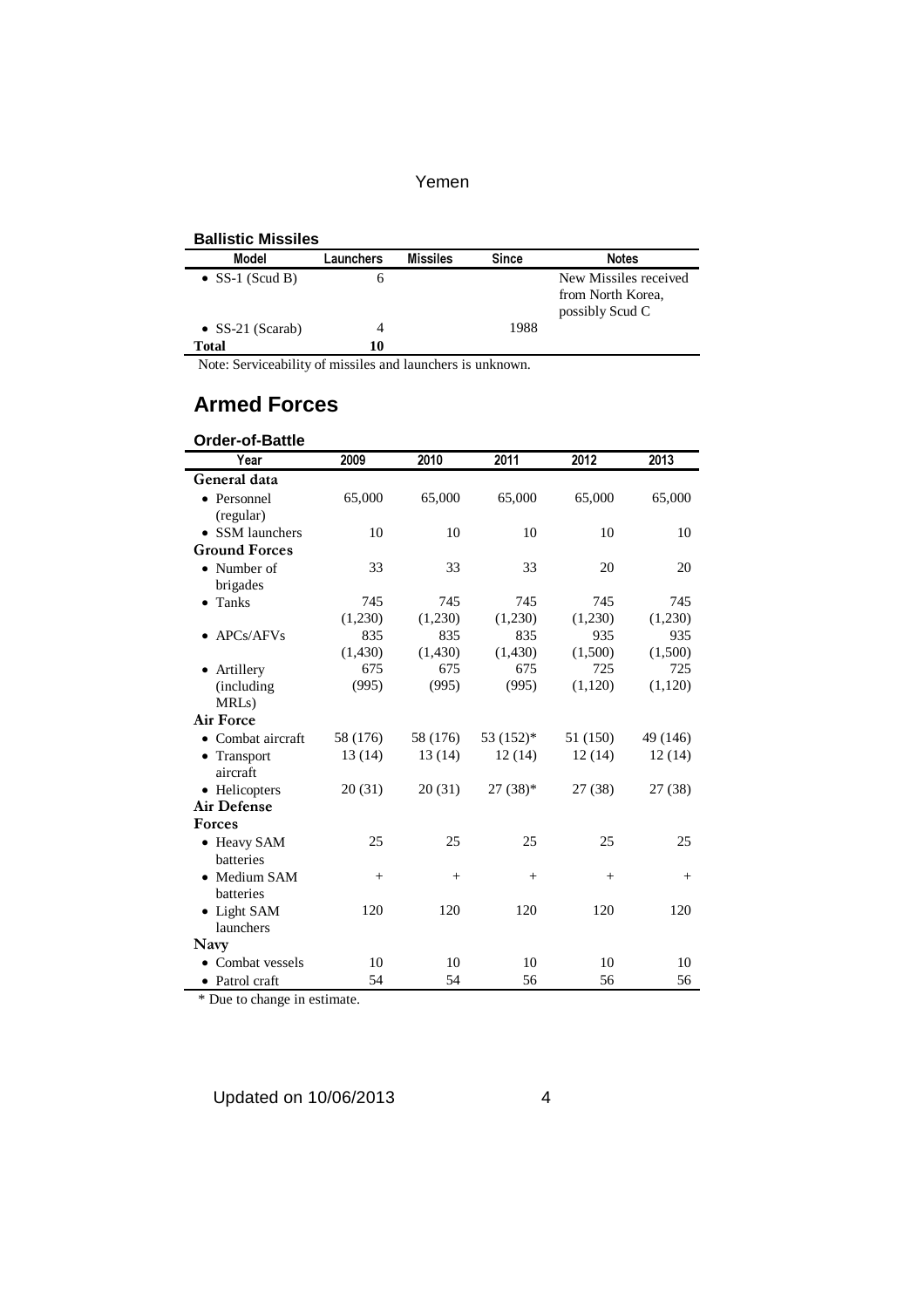### **Personnel**

|                      | Regular  | <b>Reserves</b> | Total          |
|----------------------|----------|-----------------|----------------|
| <b>Ground Forces</b> | ~100,000 | 200,000         | ~260,000       |
| Air Force            | 3,000    |                 | 3,000          |
| <b>Navy</b>          | 2,000    |                 | 2,000          |
| <b>Total</b>         | ~1000    | 200,000         | $~1 - 265,000$ |
| Paramilitary         |          |                 |                |
| Coast Guards         | 1,200    |                 | 1,200          |
| Central Security     | 50,000   |                 | 50,000         |
| Force                |          |                 |                |

# **Ground Forces**

## **Formations**

|                       | Independent brigades/ groups | Independent battalions |
|-----------------------|------------------------------|------------------------|
| Armored               | $\overline{c}$               |                        |
| Mechanized            |                              |                        |
| Presidential          |                              |                        |
| protection            |                              |                        |
| Artillery             | 4                            |                        |
| <b>SSM</b>            | 3                            |                        |
| Air Defense           |                              |                        |
| Commando/             |                              |                        |
| Paratroops            |                              |                        |
| <b>Special Forces</b> |                              |                        |
| Marines               |                              |                        |
| <b>Total</b>          | 20                           |                        |

# **Tanks**

| Model            | Quantity   | In service | <b>Since</b> | <b>Notes</b> |
|------------------|------------|------------|--------------|--------------|
| <b>MBTs</b>      |            |            |              |              |
| High quality     |            |            |              |              |
| $\bullet$ T-72   | 70         | 70         | 2000         |              |
| Medium and low   |            |            |              |              |
| quality          |            |            |              |              |
| $\bullet$ T-62   | <b>200</b> | 75         | 1979         |              |
| $\bullet$ M60 A1 | 140        | 50         | 1979         |              |
| • $T-54/55/AM2$  | 800        | 550        | 1971/1999    |              |
| Subtotal         | 1,140      | 675        |              |              |
| Total            | 1,230      | 745        |              |              |

# **APCs/AFVs**

| Model             | Quantity | In service | <b>Since</b> | <b>Notes</b> |
|-------------------|----------|------------|--------------|--------------|
| APCs              |          |            |              |              |
| $\bullet$ BTR-152 |          |            | 1977         |              |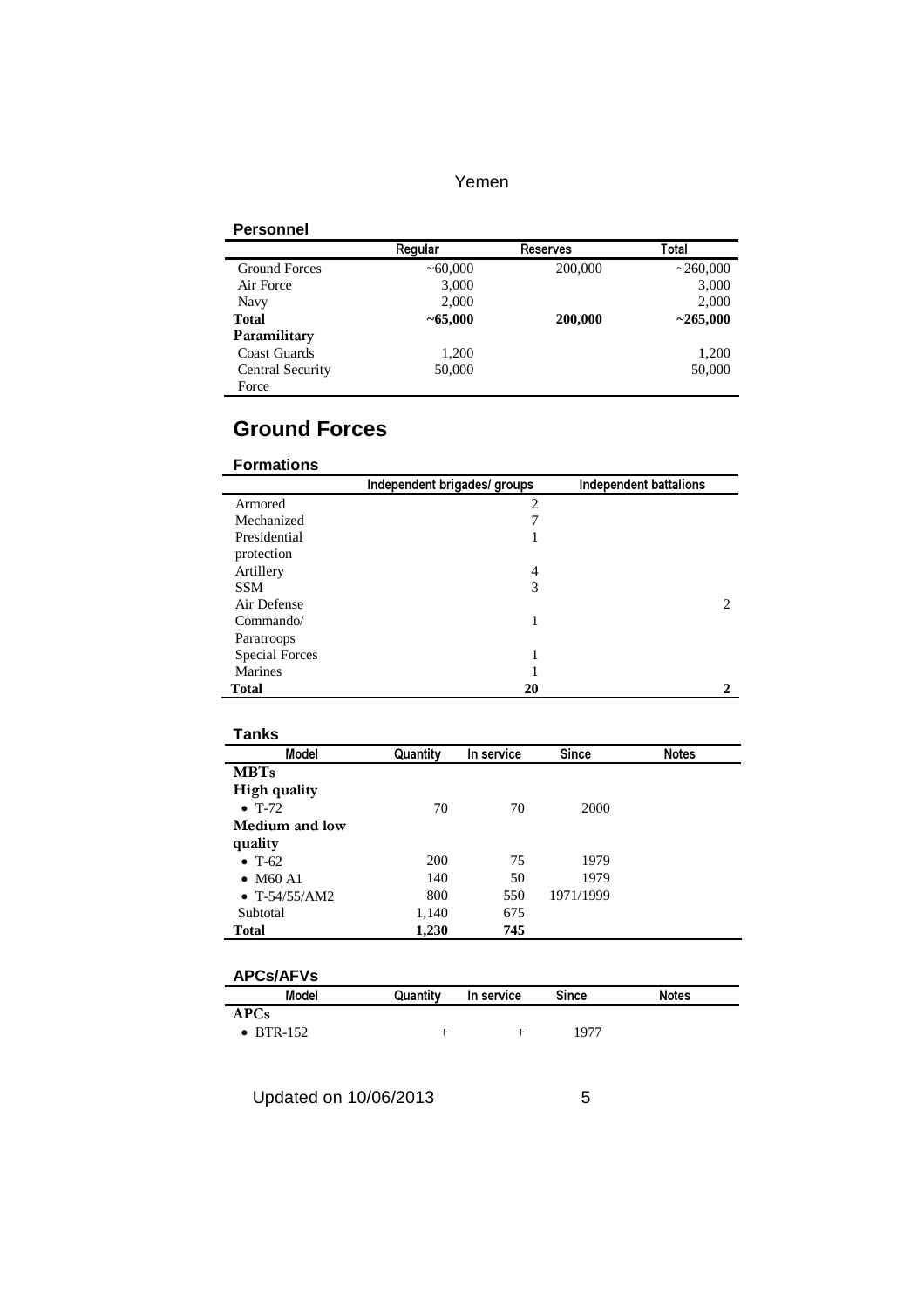| <b>Model</b>      | Quantity | In service | <b>Since</b> | <b>Notes</b>                     |
|-------------------|----------|------------|--------------|----------------------------------|
| $\bullet$ BTR-80  | 100      | 100        | 2010         |                                  |
| • BTR-40/50/60    | 650      | 180        | 1977         |                                  |
| $\bullet$ ILAV    | 18       | 18         | 2008         |                                  |
| • $M113A1$        | 70       | 70         | 1979         | Including several<br>derivatives |
| Subtotal          | ~1840    | $-370$     |              |                                  |
| <b>IFVs</b>       |          |            |              |                                  |
| $\bullet$ BMP-1/2 | 420      | 420        | 2004         |                                  |
| Reconnaissance    |          |            |              |                                  |
| • AML-90/60       | 140      | 95         | 1975         |                                  |
| $\bullet$ BRDM-2  | 100      | 50         |              |                                  |
| Subtotal          | 240      | 145        |              |                                  |
| <b>Total</b>      | $-1,500$ | $-935$     |              |                                  |

## **Artillery**

| Artillery                |          |            |              |              |
|--------------------------|----------|------------|--------------|--------------|
| <b>Model</b>             | Quantity | In service | <b>Since</b> | <b>Notes</b> |
| Self-propelled guns      |          |            |              |              |
| and howitzers            |          |            |              |              |
| $\bullet$ 122mm M-1974   | $^{+}$   | $+$        |              |              |
| Subtotal                 | ~20      | $^{+}$     |              |              |
| Towed guns and           |          |            |              |              |
| howitzers                |          |            |              |              |
| $\bullet$ 155mm M114     | 12       | 12         | 1980         |              |
| $152$ mm D-20            | 10       | $^{+}$     |              |              |
| $130$ mm M-46            | 75       | 60         | 1976         |              |
| $\bullet$ 122mm D-30     | 150      | 130        | 1977         |              |
| $\bullet$ 122mm M-1938   | 100      | 40         | 1975         |              |
| $\bullet$ 122mm M-1931/7 | 30       | 30         |              |              |
| $105$ mm M $101$         | 30       | 25         |              |              |
| Subtotal                 | 482      | ~100       |              |              |
| Mortars, over            |          |            |              |              |
| $160$ mm                 |          |            |              |              |
| $\bullet$ 160mm          | 100      | 100        |              |              |
| Mortars, under           |          |            |              |              |
| $160$ mm                 |          |            |              |              |
| $\bullet$ 120mm          | 150      | 150        | 1978         |              |
| $107$ mm<br>٠            | 12       | 12         |              |              |
| Subtotal                 | 162      | 162        |              |              |
| <b>MRLs</b>              |          |            |              |              |
| $\bullet$ 240mm BM-24    | 35       | $+$        | 1991         | Unconfirmed  |
| 140mm BM-14<br>$\bullet$ | 14       | $+$        | 1986         |              |
| 132mm BM-13<br>٠         | 15       | $^{+}$     |              |              |
| $122$ mm BM-21           | 280      | 150        | 1980         |              |
| Subtotal                 | 344      | ~150       |              |              |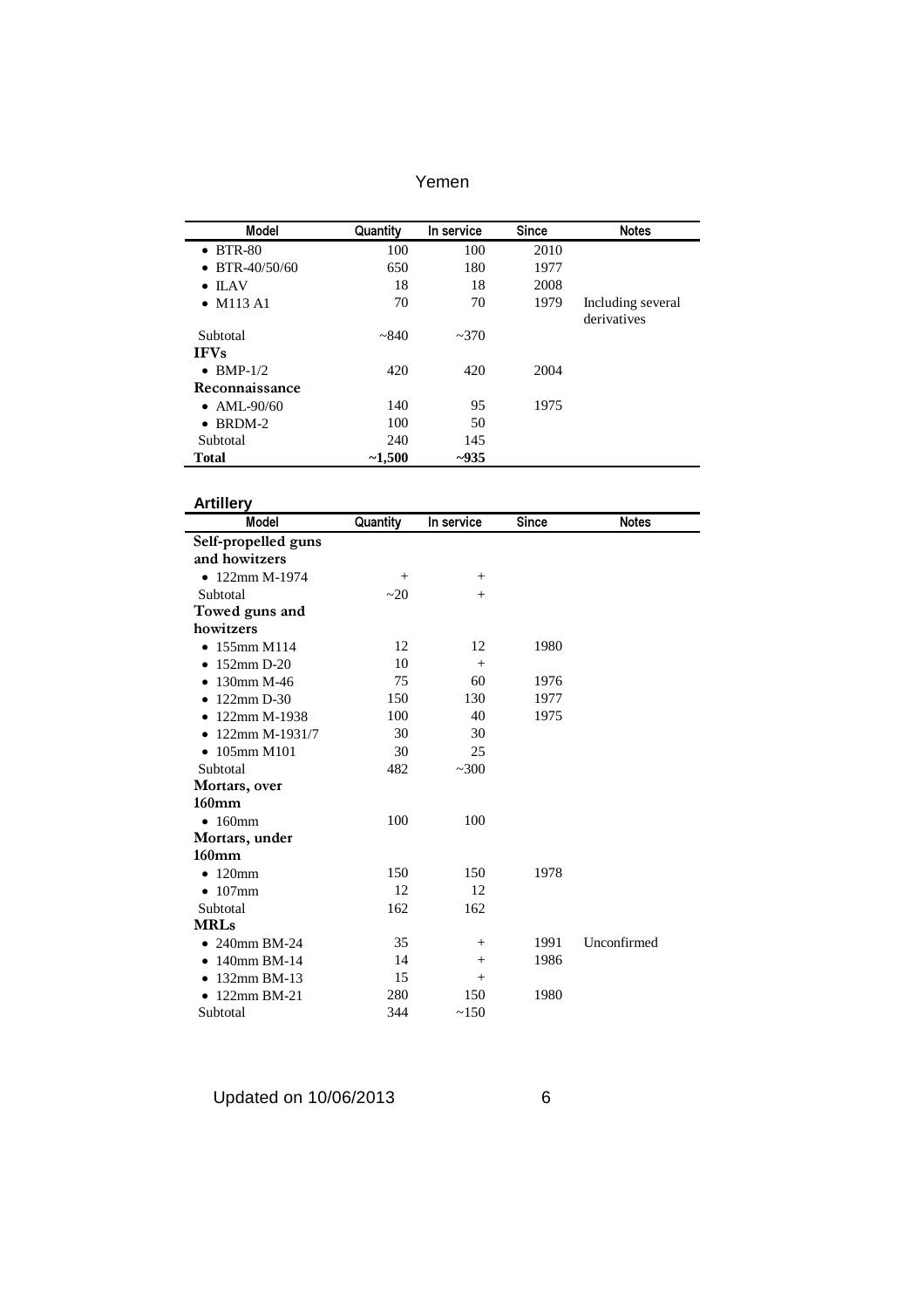| Model            | Quantity | In service | Since | <b>Notes</b> |
|------------------|----------|------------|-------|--------------|
| Rockets          |          |            |       |              |
| $\bullet$ Frog-7 |          |            |       |              |
| <b>Total</b>     | $-1,120$ | $-725$     |       |              |

# **Anti-Tank Missiles**

| Model                 | Launchers | <b>Missiles</b> | Since | <b>Notes</b> |
|-----------------------|-----------|-----------------|-------|--------------|
| • $AT-3$ (Sagger)     |           |                 |       |              |
| $\bullet$ BGM-71A TOW |           |                 | 1979  |              |
| • M47 Dragon          | 24        |                 | 1982  |              |

# **Air Force**

# **Order-of-Battle**

| Category            | Quantity | In service | Notes |
|---------------------|----------|------------|-------|
| $\bullet$ Combat    | 146      | 49         |       |
| $\bullet$ Transport | 14       |            |       |
| • Helicopters       | 38       |            |       |

# **Combat Aircraft**

| <b>Model</b>               | Quantity | In service | <b>Since</b> | <b>Notes</b>      |
|----------------------------|----------|------------|--------------|-------------------|
| Interceptors               |          |            |              |                   |
| $\bullet$ MiG-29 SMT       | 13       | 13         | 2004         |                   |
| (Fulcrum)                  |          |            |              |                   |
| Multi-role                 |          |            |              |                   |
| $\bullet$ F-5E/B           | 9        | 9          | 1980         |                   |
| Ground attack              |          |            |              |                   |
| $\bullet$ MiG 23 BN        | 24       | $\Omega$   | 1980         |                   |
| • $Su-20/22$               | 30       | 10         | 1980         |                   |
| Subtotal                   | 54       | 10         |              |                   |
| <b>Obsolete</b>            |          |            |              |                   |
| $\bullet$ MiG-21 (Fishbed) | 70       | 17         | 1979/        | Being upgraded    |
|                            |          |            | 2008         |                   |
| <b>Total</b>               | 146      | 49         |              |                   |
| Future procurement         |          |            |              |                   |
| $\bullet$ MiG-29 SMT       | 32       |            |              | Under negotiation |

# **Transport Aircraft**

| Halisport Allulait        |          |            |       |                |
|---------------------------|----------|------------|-------|----------------|
| Model                     | Quantity | In service | Since | Notes          |
| $\bullet$ An-12           |          |            |       |                |
| • $An-24/An-26$           |          |            | 1984  |                |
| $\bullet$ C-130H Hercules |          |            | 1979  | Status unclear |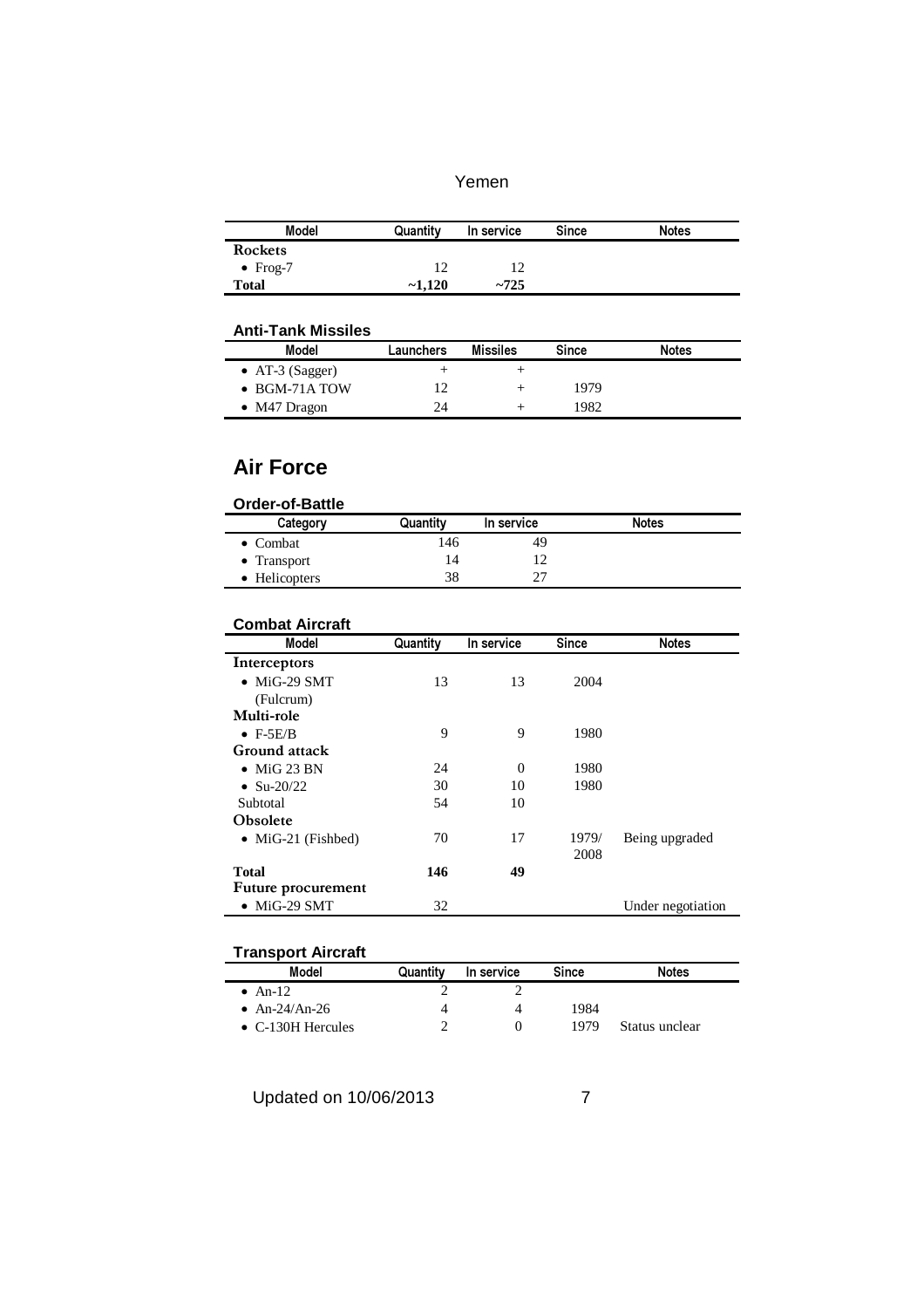| Model                   | Quantity | In service | <b>Since</b> | <b>Notes</b>                   |
|-------------------------|----------|------------|--------------|--------------------------------|
| $\bullet$ CN-235M       |          |            | 2012         |                                |
| $\bullet$ C-208 Caravan | 2        | 2          | 2012         | Employed for<br>reconnaissance |
| $\bullet$ IL-76         | 3        | 3          |              |                                |
| <b>Total</b>            | 14       | 12         |              |                                |
| Future procurement      |          |            |              |                                |
| • $CN-235$              | 3        |            |              | Under negotiations             |
| • $C-130/L-100$         |          |            |              | Under negotiations             |

#### **Training and Liaison Aircraft**

| Model                           | Quantity | In service | Since | <b>Notes</b>                  |
|---------------------------------|----------|------------|-------|-------------------------------|
| Jet trainers<br>$\bullet$ L-39C |          | 12         | 1999  | Also used for<br>Light attack |

| <b>Helicopters</b>     |          |                |              |                    |
|------------------------|----------|----------------|--------------|--------------------|
| Model                  | Quantity | In service     | <b>Since</b> | <b>Notes</b>       |
| Attack                 |          |                |              |                    |
| $\bullet$ Mi-24 (Hind) | 15       | 6              | 1980         |                    |
| Medium transport       |          |                |              |                    |
| $\bullet$ UH-1H        | 4        | $\overline{4}$ | 2011         |                    |
| • $Mi-8/17$            | 10       | 10             | 1974         |                    |
| $\bullet$ Ka-32T/S     | 3        | 3              | 1995         | One in Maritime    |
|                        |          |                |              | surveillance role. |
| Subtotal               | 17       | 17             |              |                    |
| Light transport        |          |                |              |                    |
| • AB-206 JetRanger     | 6        | 4              | 1980         |                    |
| <b>Total</b>           | 38       | 27             |              |                    |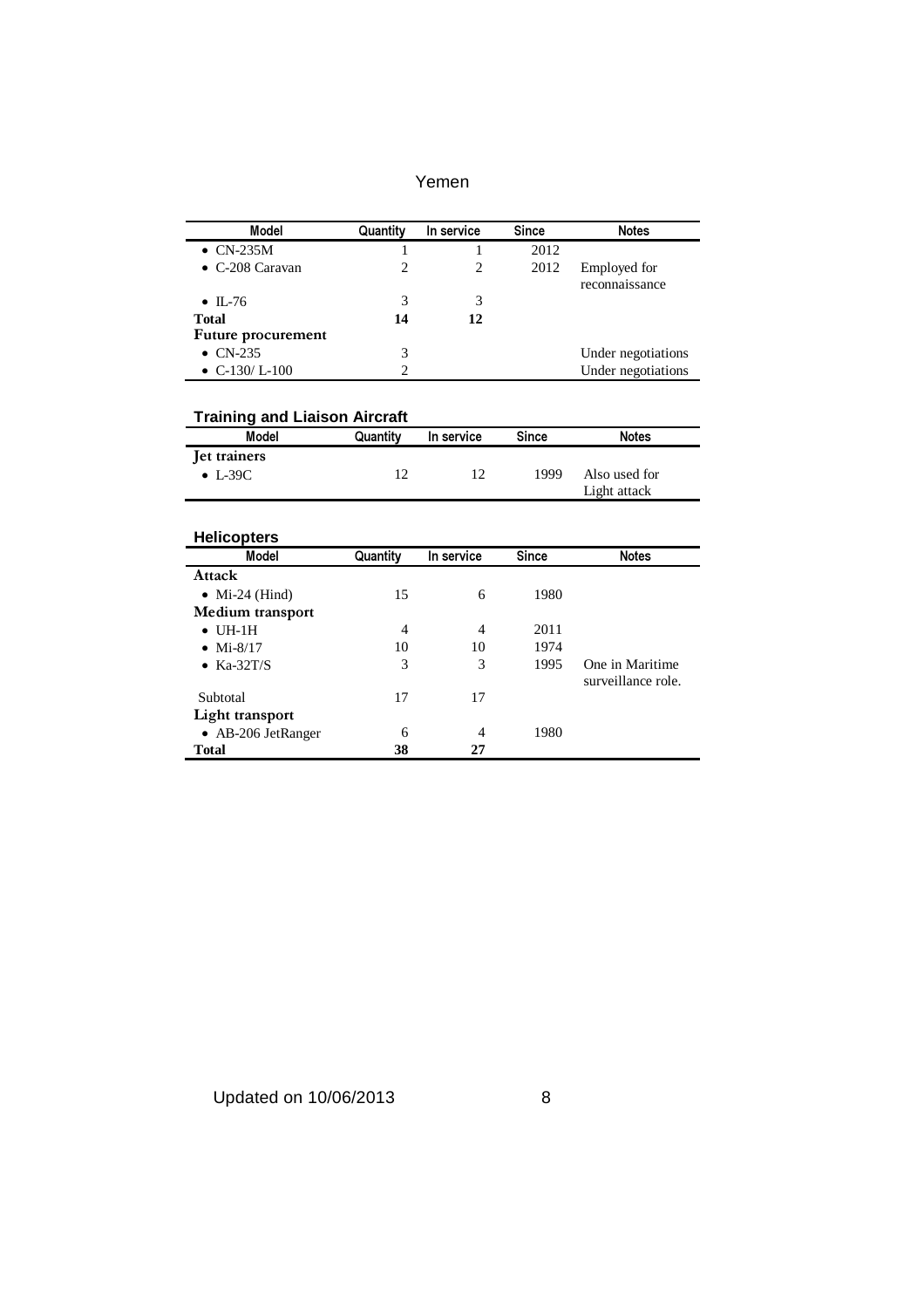| <b>Miscellaneous Aircraft</b> |                             |                             |              |                                         |  |
|-------------------------------|-----------------------------|-----------------------------|--------------|-----------------------------------------|--|
| Model                         | Quantity                    | In service                  | <b>Since</b> | <b>Notes</b>                            |  |
| Reconnaissance                |                             |                             |              |                                         |  |
| $\bullet$ C-208 Caravan       | $\mathcal{D}_{\mathcal{L}}$ | $\mathcal{D}_{\mathcal{L}}$ | 2012         | Also listed under<br>Transport aircraft |  |
| <b>UAVs</b>                   |                             |                             |              |                                         |  |
| • $RO-11$ Raven               | Δ                           |                             | 2012         |                                         |  |
|                               |                             |                             |              |                                         |  |

#### **Advanced Armament**

Air-to-air missiles AA-2 (Atoll) Air-to-ground missiles AT-2 (Swatter)

#### **Air Force Infrastructure**

Military airfields: **15**  Aden (Khormaksar), al-Anad, Ataq, Bayhan, Ghor Ubyad, al-Hudaydah, Ir-Fadhl, Kamaran Island, Lawdar, al-Mukalla, Nugaissa, al-Qasab, al Riyan (Rayane), San'a, Socotra.

# **Air Defense Forces**

#### **Surface-to-Air Missiles**  Model Batteries Launchers Since Notes Heavy missiles • SA-2 (Guideline)  $+$ •  $SA-3$  + 1980 **Total 25**  Medium missiles •  $SA-6$  + Light missiles • SA-9 (Gaskin) 120 1979 Shoulder-launched missiles • SA-7 (Grail) 100-200 1975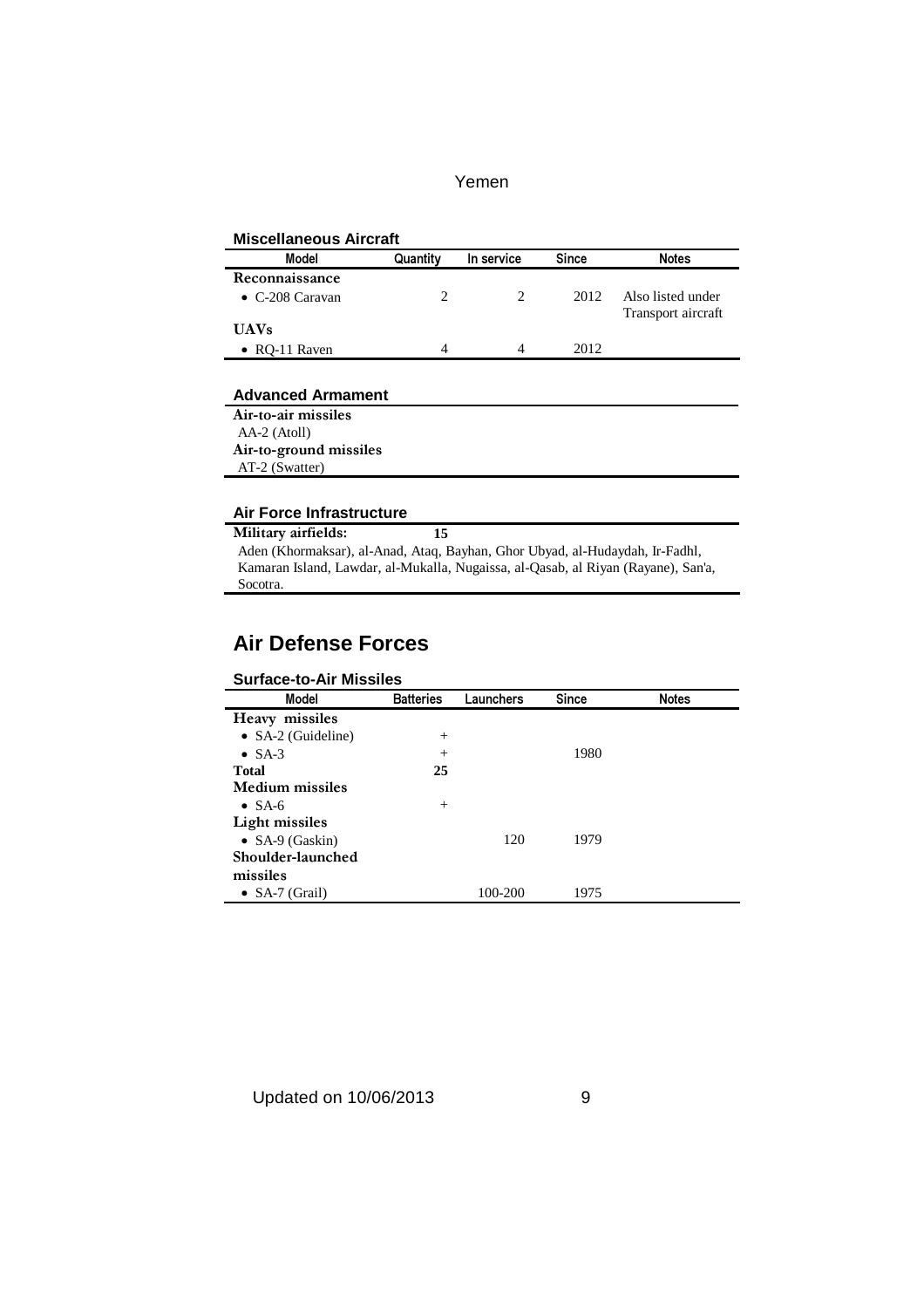| <b>Other Air Defense Systems</b> |                        |        |              |              |  |
|----------------------------------|------------------------|--------|--------------|--------------|--|
| Model                            | Quantity<br>In service |        | <b>Since</b> | <b>Notes</b> |  |
| Short-range guns                 |                        |        |              |              |  |
| • 57mm ZSU 57x2                  | $^{+}$                 | $^{+}$ | 1978         |              |  |
| <b>SP</b>                        |                        |        |              |              |  |
| • $57 \text{mm}$ S-60            | 150                    | 100    | 1974         |              |  |
| • 37mm M-1939                    | 150                    | 150    | 1974         |              |  |
| $\bullet$ 23mm ZSU 23x4          | 40                     | $^{+}$ | 1978         |              |  |
| SP (Gun Dish)                    |                        |        |              |              |  |
| $\bullet$ 23mm ZU 23x2           | 30                     | 30     | 1976         |              |  |
| • 20mm M163                      | 20                     | 20     | 1979         |              |  |
| Vulcan SP                        |                        |        |              |              |  |
| • 20mm M167                      | 52                     | 20     | 1979         |              |  |
| Vulcan                           |                        |        |              |              |  |
| <b>Total</b>                     | $-440$                 | $-330$ |              |              |  |

# **Navy**

#### **Combat Vessels**  Type Quantity Length (m.)/ displacement (t.) Notes/armament Missile corvettes • Tarantul-I (Type 1241) 1 56.1/385 (Missiles removed) 1x76mm gun 2x30mm guns possibly not operational MFPBs • Huang-Feng 3 38.6/171 (Missiles removed) 4x25mm guns Mine warfare vessels • Yevgenia class (Type 1258) 5 24.6/90 2x25mm guns (at least 2 operational) • Natya class (Type 266ME) 1 61/804 Acoustic and magnetic sweeps 4x30mm guns 4x25mm guns 2xRBU 1200 ASW mortars 10 mines Subtotal 6 **Total 10**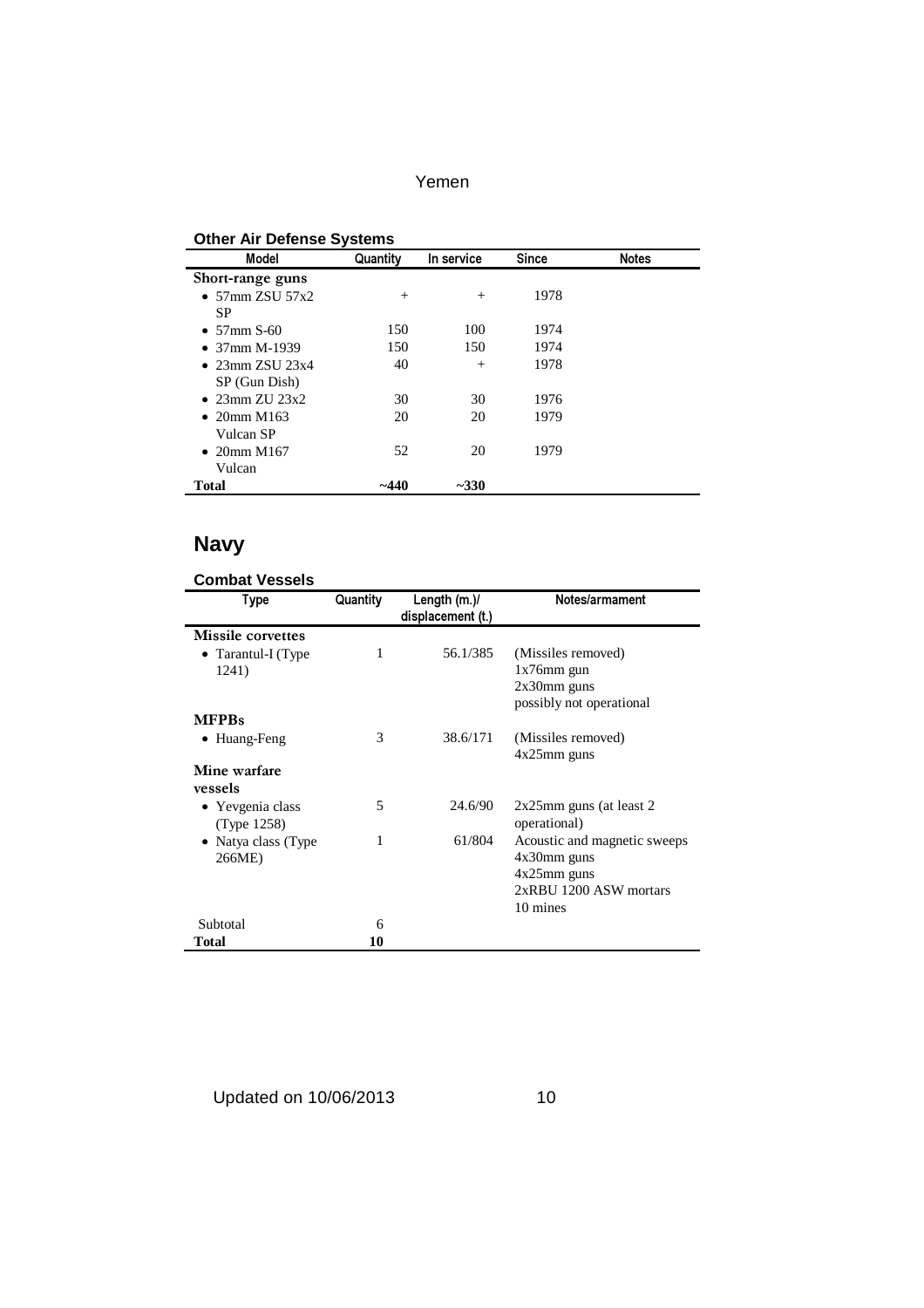#### **Patrol Craft**

| Type                | Quantity | Length $(m.)/$    | Notes/armament     |
|---------------------|----------|-------------------|--------------------|
|                     |          | displacement (t.) |                    |
| $\bullet$ Bay class | 10       | 37.5m             | 25mm gun           |
|                     |          |                   | $2X12.7$ mm M $Gs$ |
| • Protector CPB     | 2        | 26.5m             | $12.7mm$ MGs       |
| • Zhuk class (Type  | 2        | 24/39             | $4x14.5mm$ MGs     |
| 1400M)              |          |                   |                    |
| • Baklan (CMN)      | 6        | 15.5/12           | $2x12.7$ mm M $Gs$ |
| $\bullet$ US MLB    | 8        | 14.6/18           |                    |
| • Archangel RB-M    | 4        | 13/9.6            |                    |
| • Wave Protector    | 2        | 12m               | With Coast Guard   |
| • Sea Spirit $36$   | 10       | 11m               |                    |
| • Defenser RB-S     | 12       | 8.6/4             |                    |
| <b>Total</b>        | 56       |                   |                    |

| <b>Landing Craft</b>         |               |                                   |                                                                                                                 |
|------------------------------|---------------|-----------------------------------|-----------------------------------------------------------------------------------------------------------------|
| Type                         | Quantity      | Length (m.)/<br>displacement (t.) | Notes/armament                                                                                                  |
| • Ondatra LCU<br>(Type 1176) | $\mathcal{L}$ | 24/145                            | 1 tank                                                                                                          |
| • Ropucha LST<br>(Type 775)  | $\Omega$      | 112.5/4,080                       | 10 tanks and 190 troops<br>$4xSA-N-5$ SAMs<br>$4x57$ mm guns<br>$2x122$ mm MRLs<br>92 mines.<br>Not operational |
| $\bullet$ T-4 LCM/ LCU       | 1             | 19.9/93                           |                                                                                                                 |
| $\bullet$ Bilgis (Type 722)  | 1             | 90/1,383                          | 5 tanks and 111 troops<br>$2xZSU-23-2MR$ guns<br>Igla-1 $(SA-16)$ SAM                                           |
| Deba class (Type<br>716)     | 3             | 37.2/176                          | 50 troops<br>$2x23$ mm gun                                                                                      |
| Total                        | 7             |                                   |                                                                                                                 |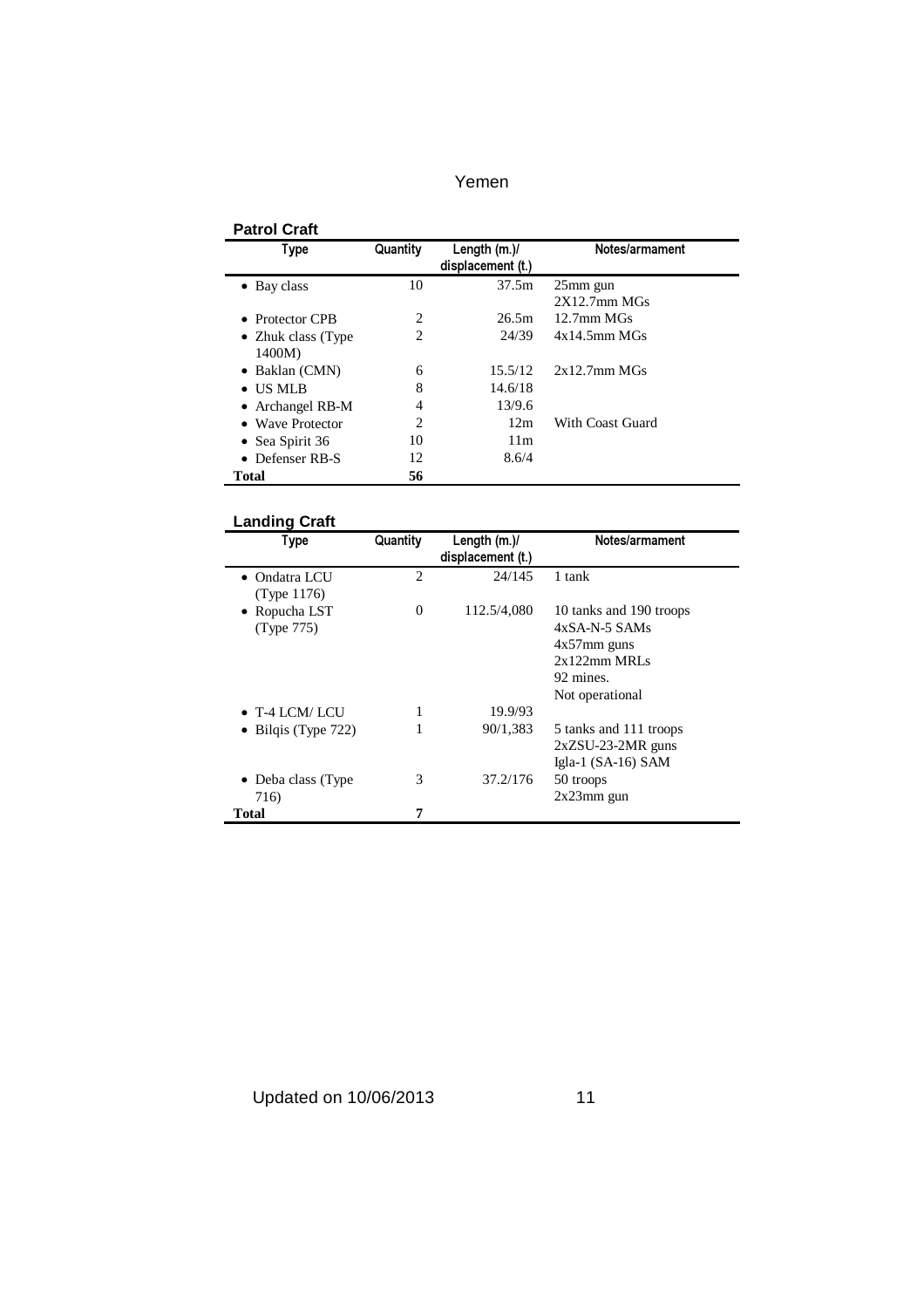### **Coastal Defense**

| vpe                                     | uantity | <b>Notes</b> |
|-----------------------------------------|---------|--------------|
| 2 C NT<br>-2 Styx<br>$\mathbf{v}$<br>ມມ |         |              |

## **Naval Infrastructure**

| Naval bases:<br>6                                                           |  |
|-----------------------------------------------------------------------------|--|
| Aden, al-Hudaydah, Kamaran Island, al-Mukalla, Perim/Mayyun Island, Socotra |  |
| Command and                                                                 |  |
| Control                                                                     |  |
| <b>Vessel Traffic Monitoring System</b>                                     |  |
| Ship maintenance                                                            |  |
| and repair facilities                                                       |  |
| National Dockyards, Aden; 4,500-ton floating dock and 1,500-ton slipway     |  |